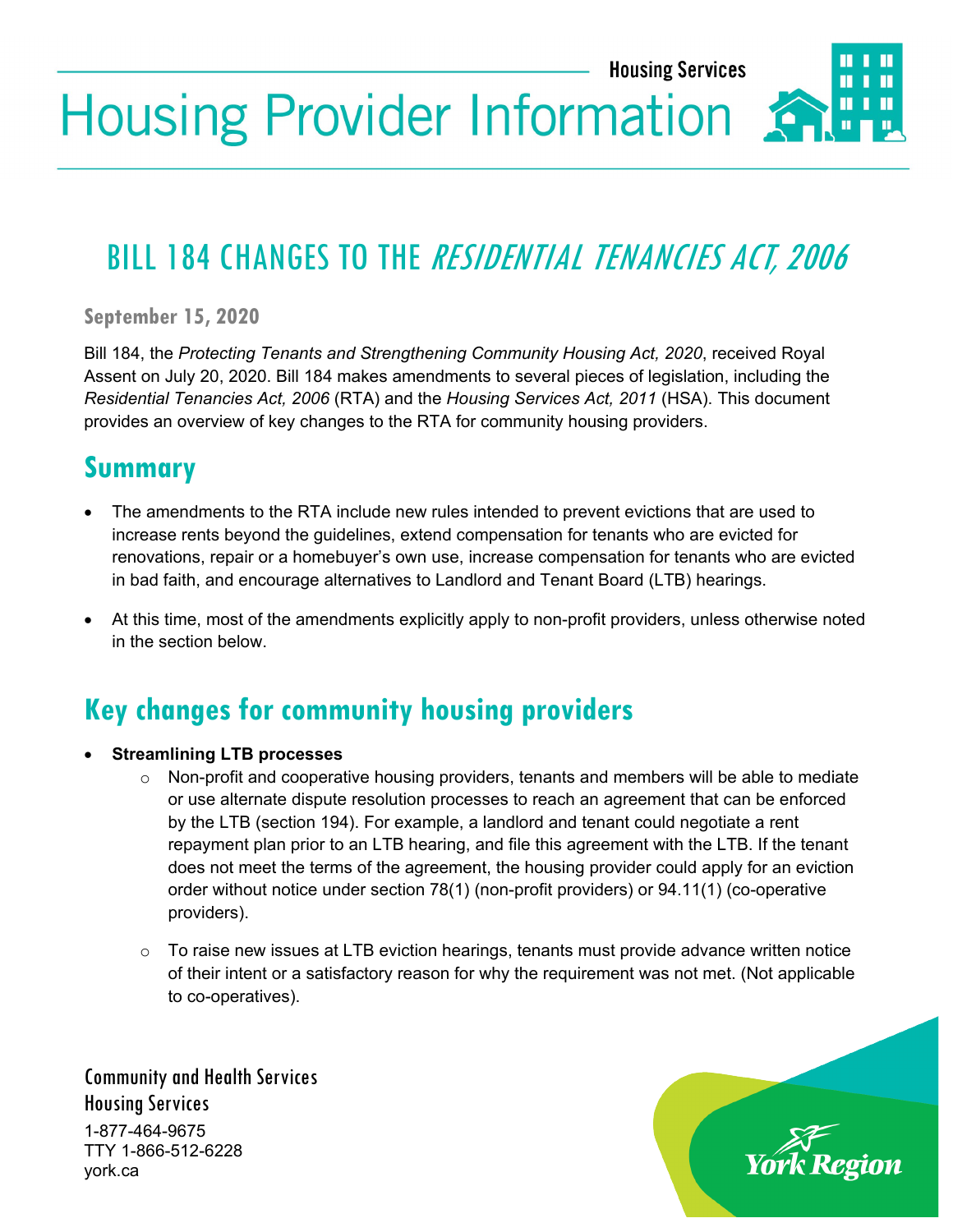- **Rent arrears that arise during the COVID-19 state of emergency.** Under a new section 83(6), before deciding whether or not to allow an eviction application for non-payment of rent, the LTB shall consider whether the landlord has attempted to negotiate a repayment agreement for the period between March 17, 2020 and a date to be set out in regulations. (Not applicable to cooperatives).
- **Landlords will be able to pursue costs from former tenants through the LTB.** Once this rule is proclaimed and comes into force, landlords will be able to apply to the LTB for compensation for rental arrears, unit damage, and utility costs from tenants who have moved out. Previously compensation from former tenants had to be pursued through venues such as Small Claims Court. The application must be made within one year of the date the tenant left the unit, and is contingent on having a forwarding address. The landlord must provide the former tenant with a copy of the application and a copy of any notice of hearing issued by the LTB, and will be required to file a certificate of service with the LTB. (Not applicable to co-operatives).
- **New rule for rent increases deemed not void**. A new section, 135.1, states that a rent increase that would otherwise be void because the landlord did not provide 90 days written notice as required under section 116(1) will be considered not void, if the tenant has paid the increased rent for at least 12 months and did not make an application challenging the validity of the increase within one year after the date the first increase was charged. (Not applicable to co-operatives).
- **New rules relating to offences under the RTA**
	- $\circ$  Once this rule is proclaimed and comes into force, when investigating a suspected offence under the RTA, a provincial judge or justice of the peace may issue a production order for documents, copies or data to a person, other than a person under investigation for an offence.
	- $\circ$  The maximum fines for offences under the RTA will be increased.

#### **Impacts for community housing providers**

- Housing providers acting in good faith and using eviction prevention strategies to assist tenants and cooperative members who experience challenges such as a loss of income are not expected to be significantly impacted by these changes.
- Housing providers may wish to review existing policies and procedures for negotiating rent repayment agreements with tenants and members to ensure they are aligned with the updated LTB mediation and dispute resolution rules.
- Housing providers may want to consider when or if they will pursue compensation from former tenants for rent arrears, unit damage, or utility costs through the LTB and update their procedures if necessary.
- In updating their procedures, housing providers are encouraged to seek legal advice and/or advice from their sector organizations as required.